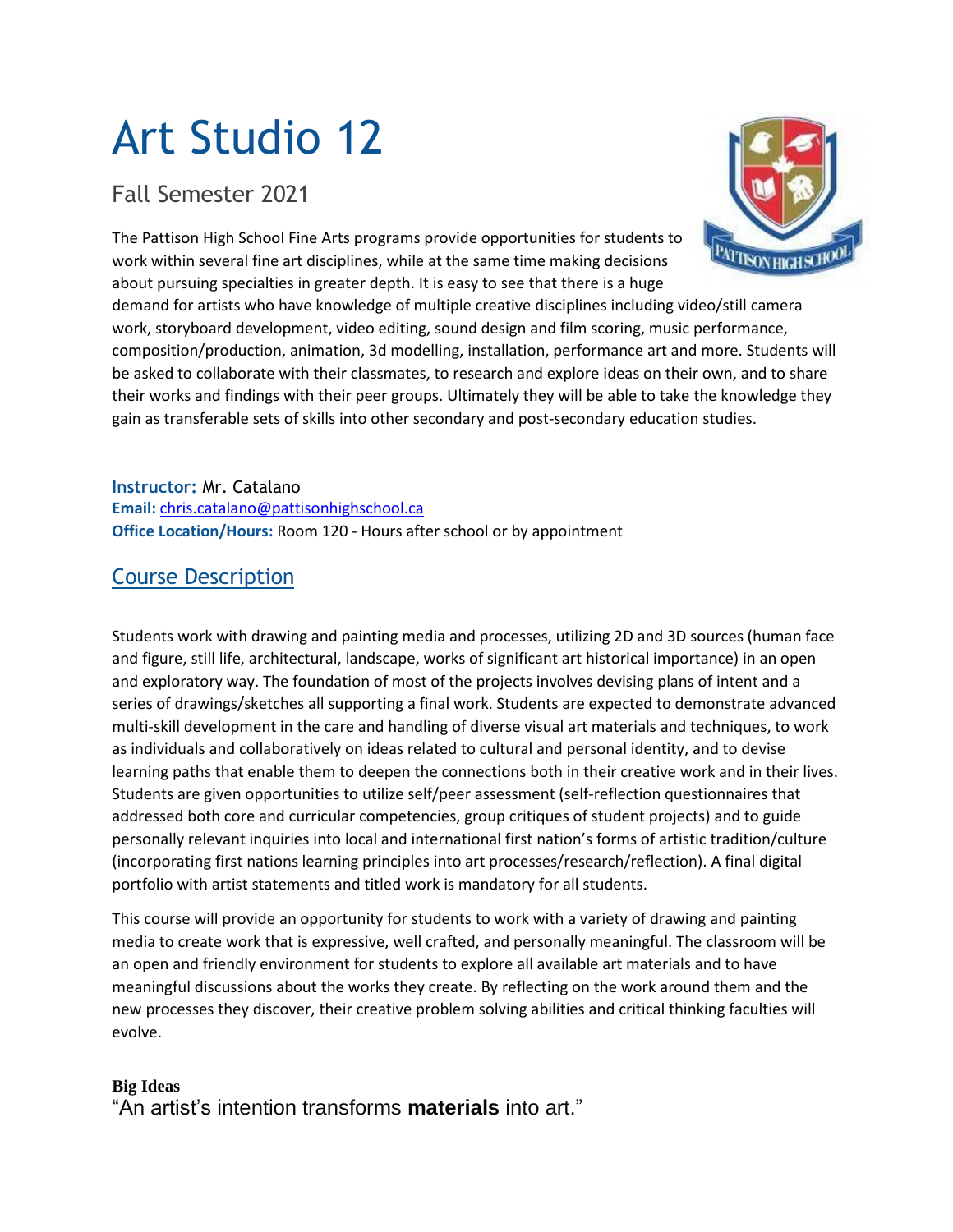"Visual arts reflect the interconnectedness of the individual, community, history, and society."

"Growth as an artist is dependent on perseverance, resilience, refinement, and reflection."

"Artistic expression is an artist's physical and cognitive articulation of our **humanity**."

"Artistic works offer unique **aesthetic experiences** in a variety of contexts."

## **Students must:**

- show a commitment to working with many sources of imagery including**: People, animals, imaginary worlds and creatures and forms, landscape, buildings, still life**
- have their own pencils (preferably 4B), a kneaded eraser, a watercolor brush with a good point, and a sketchbook with acid free, white paper.
- a **positive attitude** toward the contributions of other students and great respect for the classroom atmosphere and available tools and supplies.
- a **willingness to understand** the processes involved in the preparation of any piece of art through to final execution of completed art work.

# Curricular Competencies

#### **Students will: Explore and create**

Create artistic works using sensory inspiration, imagination, and inquiry

Explore artistic possibilities using a range of materials, processes, and technologies Intentionally select and combine materials, processes, and technologies to convey ideas

**Take creative risks** to express thoughts and emotions through artistic works

Refine artistic skills from a **variety** of **styles**

Demonstrate active engagement in creating artistic works and resolving creative challenges

Explore contributions of traditional and innovative visual artists from a variety of **movements** and contexts

-

#### **Reason and Reflect**

- Describe and analyze how artists use materials, technologies, processes, and environments in art making